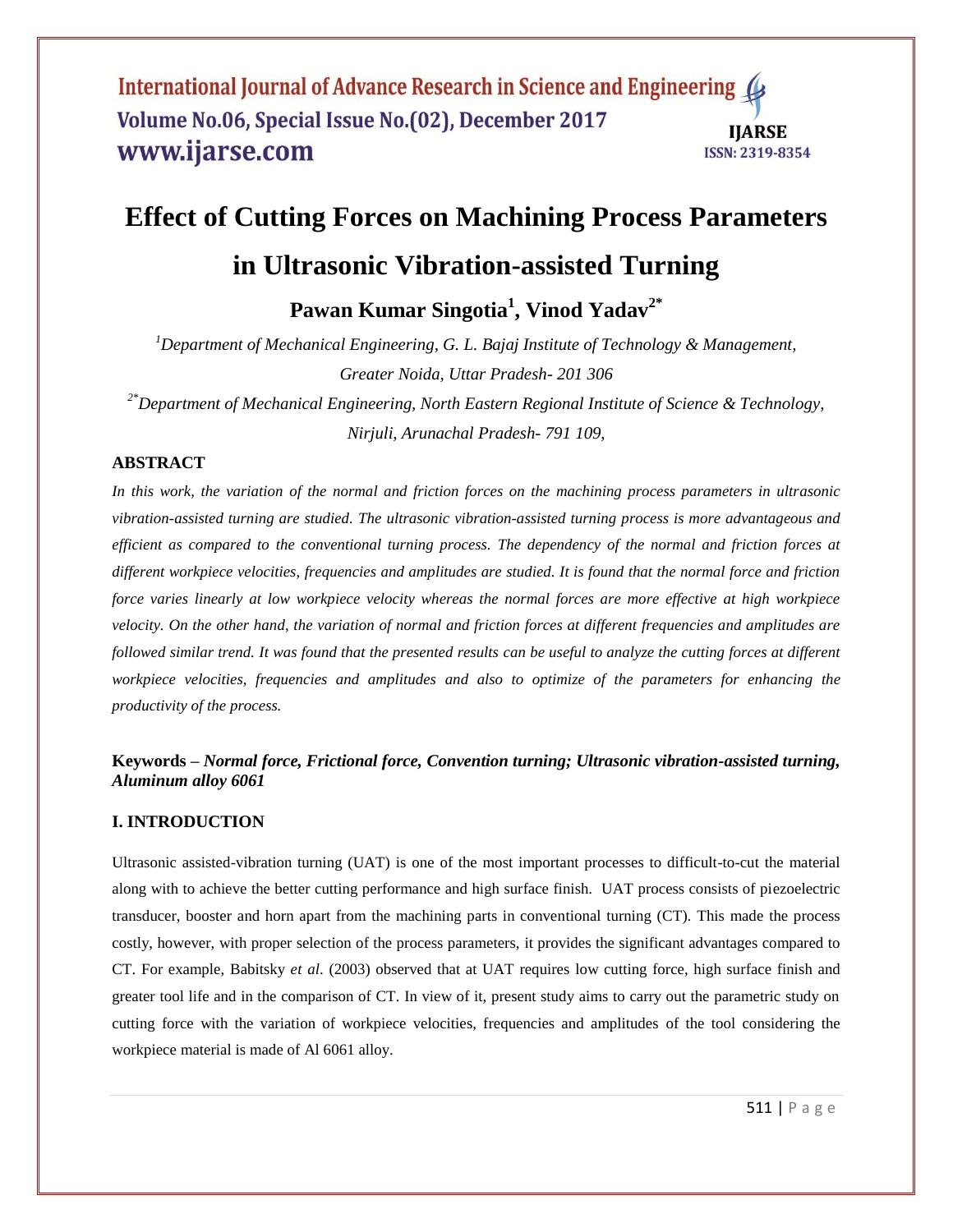A brief literature review of the earlier work is presented as follows. Skelton (1969) carried out experiments on ultrasonic assisted turning. They used magneto astrictive transducer to generate vibration and superimposed them on carbide cutting tool in both and radial and tangential direction. Weber *et al*. (1984) compared the surface roughness and tool life in conventional turning and ultrasonic assisted turning process. They used two different combinations of the tool and workpiece materials. Moriwaki *et al*. (1992) explored ultra-precision turning of glass and stainless steel by using crystal diamond as cutting tool. Masahiko and Murakawa (2001) developed a new rigid cutting tool system for the performing the ultrasonic assisted turning. They observed that machining of the hardened steel using the developed cutting tool system, chipping of cutting edge of tool reduces and surface finish is improved in both the intermittent and the continuous cutting mode. Ahmed *et al*. (2007) carried out a comparative study of the conventional turning and the ultrasonic assisted turning considering Inconel 718 as work piece material both in experimental study and finite element method (FEM). Chen *et al*. (2008) performed experimental study of conventional turning and ultrasonic assisted turning. Nath and Rahman (2008) carried out both experimental and theoretical study by different combination of process parameters with the cutting forces. Jamshidi and Nategh (2013) performed an experimental study of conventional turning and ultrasonic using Al 6061 as a work piece material. The cutting speed was 27 m/min keeping constant. The amplitude of 4–10 µm and frequency of 20 kHz was superimposed on tool in tangential direction in UAT process. Recently, Dixit *et al*. (2016) proposed a simplified analysis to assess the cutting forces in UAT through inverse estimation based on the measurement of cutting forces in CT at two specified cutting speeds.

In this work, a mathematical model developed by Jamshidi and Nategh (2013) is directly used here. A code based on the model of Jamshidi and Nategh (2013) was developed in MATLAB. However, a different methodology is employed (Dixit *et al*., 2016) to find out the averaged cutting force in UAT. Based on the developed code, a parametric study is carried out to discuss the significance of various process parameters.

## **II. A CRICTICAL REVIEW OF JAMSHIDI AND NATEGH (2013) MODEL**

The mathematical formulation of Jamshidi and Nategh (2013) model employed the work of Zorev (1963) for CT process. Zorev (1963) developed the relation of contact and shear stresses as a function of tool-chip sticking length along with material properties. Based on the results of Zorev's model, Jamshidi and Nategh (2013) developed the methodology for finding out the contact and shear stresses in UAT process. The contact length between the tool and chip are calculated as a function of cutting time. Here, they introduced the contact length as a function of time equals to the product of the contact length and time function. The time function is estimated based on the experimentally measured cutting forces at different cutting speeds in CT. For the sake of completeness, the final form of expression of normal and friction forces are given as (Jamshidi and Nategh, 2013)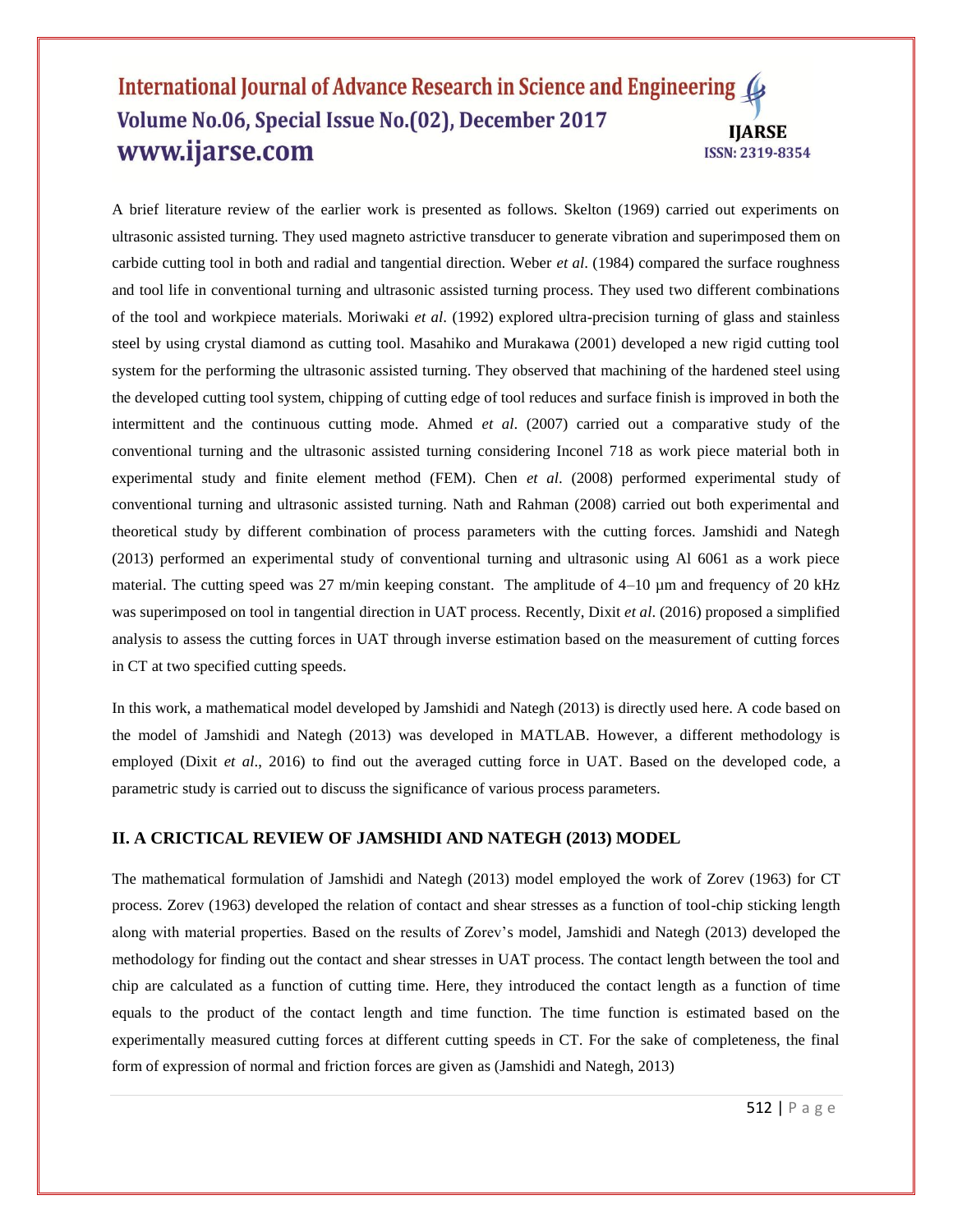$$
N_{\text{UAT}} = \frac{bl_c \sigma_{\text{max}}}{(t_4 - t_3)(y + 1)} \int_{t_3}^{t_4} g(t)^{y+1} f(t) dt
$$
\n
$$
T_{\text{max}} = \frac{\tau_{st}bl_c}{\sqrt{1 - \frac{v_{st}bl_c}{(t_4 - t_3)(y + 1)}}} \int_{t_3}^{t_4} g(t)^{(y+1)} dt + \frac{\tau_{st}bl_c}{\sqrt{1 - \frac{v_{st}bl_c}{(t_4 - t_3)(y + 1)}}} \int_{t_3}^{t_4} g(t) dt
$$
\n(1)

and

$$
N_{\text{UAT}} = \frac{b l_c \sigma_{\text{max}}}{(t_4 - t_3)(y + 1)} \int_{t_3}^{t_4} g(t)^{y+1} f(t) dt
$$
\n
$$
F_{\text{UAT}} = \frac{\tau_{st} b l_c}{2(y+1)(t_4 - t_3)} \int_{t_3}^{t_4} f(t) g(t)^{(y+1)} dt + \frac{\tau_{st} b l_c}{2(t_4 - t_3)} \int_{t_3}^{t_4} g(t) dt
$$
\n(2)

where  $\sigma_{\text{max}}$  is the maximum compressive stress at the tool rake face,  $\tau_{st}$  is the shear stress,  $l_c$  is the tool-chip contact length, *b* is the width of the chip,  $l_c$  is the contact length between the tool and chip, y are the constant,  $g(t)$  and  $f(t)$ are the function of time,  $t_3$  and  $t_4$  are the time at which tool makes the contact and separates with work-piece, respectively. Considering the tool is vibrated along the longitudinal direction of the workpiece at certain frequency over the period of time, *T*; therefore averaged normal and friction forces are written as

$$
N_{\text{UAT}} = \frac{bl_c \sigma_{\text{max}}}{(t_4 - t_3)(y + 1)} \int_{t_3}^{t_4} g(t)^{y+1} f(t) dt
$$
 (3)

and

$$
N_{\text{UAT}} = \frac{\sigma_{c} \sigma_{\text{max}}}{(t_4 - t_3)(y + 1)} \int_{t_3}^{t_4} g(t)^{y+1} f(t) dt
$$
(3)  

$$
F_{\text{UAT}} = \frac{\tau_{st} bl_c}{2(y+1)(t_4 - t_3)} \int_{t_3}^{t_4} f(t) g(t)^{(y+1)} dt + \frac{\tau_{st} bl_c}{2(t_4 - t_3)} \int_{t_3}^{t_4} g(t) dt.
$$
(4)

Jamshidi and Nategh (2013) already validated with their model with in-house experiment performed at different process parameters. It was found that the predictions of the theoretical model are to be less than 11% with the experimentally measured results.

### **III. RESULTS AND DISCUSSION**

In this section, a detailed parametric study on normal and friction forces are carried out. The work-piece made of Al 6061 is considered. The workpiece material properties are taken from Jamshidi and Nategh (2013). The normal force and friction force are assessed at different work-piece velocities, frequencies and amplitudes.

#### **3.1 Effect of work-piece velocity**

The effect of work-piece velocity is studied on the average normal force, average friction force and the average friction coefficient while other machining parameters kept constant. Fig. 1 shows the variation of average normal force with the work-piece velocity. The computations were carried out using the experimental data reported in the paper of Jamshidi and Nategh (2013), to find out values *f(t)* and *g(t)* at different workpiece velocities. It is seen from Fig. 1 that the average normal force increases with the increasing the work-piece velocity. It is found that the workpiece velocity increases from 15 to 20 m/min, the average normal force increasing by 5.24%. If the work-piece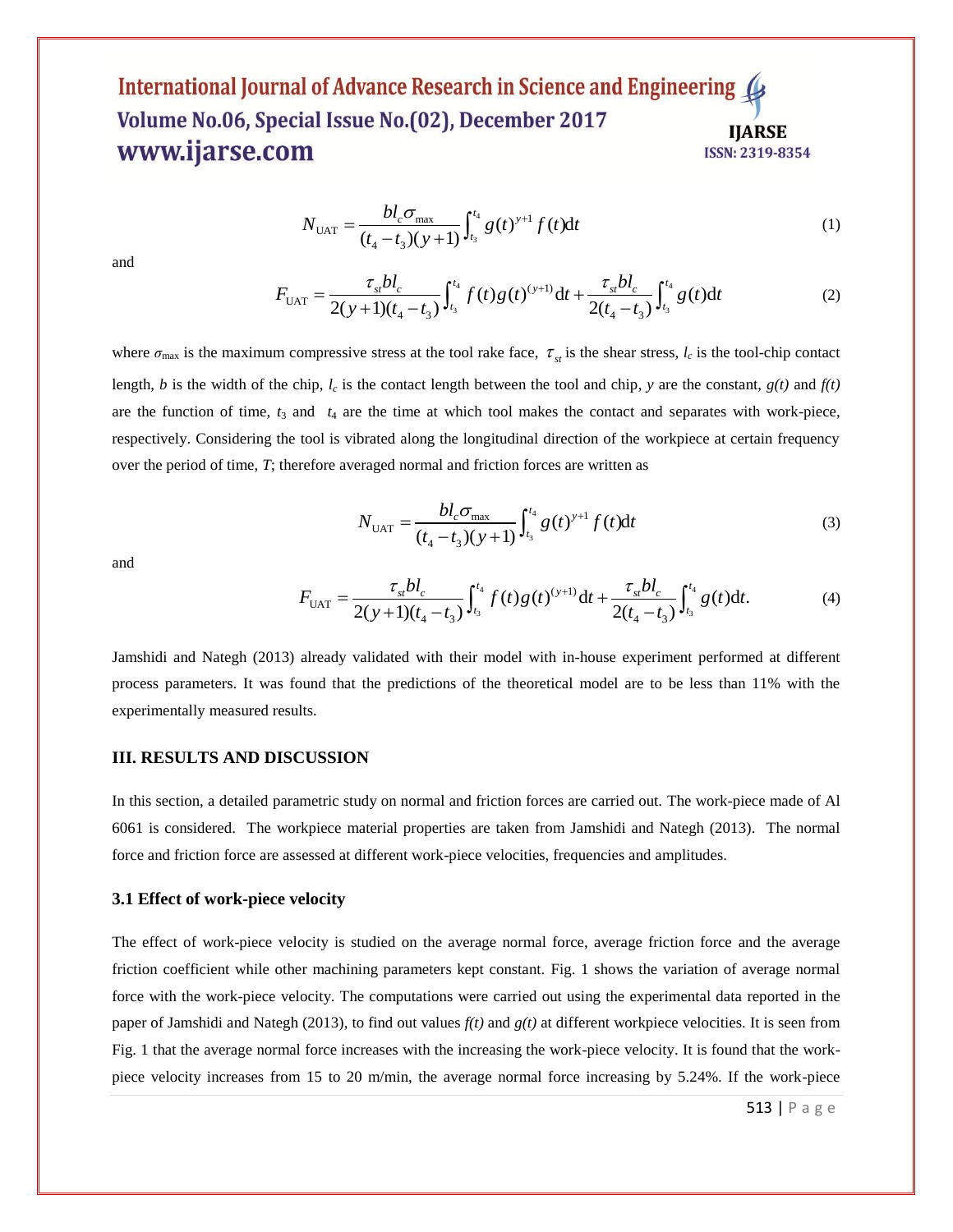velocity increasing from 20 to 27 m/min than the average normal force increased by 40.4%. However, if the workpiece velocity is increased from 27 to 33 m/min, the average normal force increases by 3.5%. If the work-piece velocity increases from 33 to 39 m/min, the average normal forces increases by 65%.



**Fig. 1 Variation of average normal force with work-piece velocity**



Fig. 2 shows the variation of the average friction force with the work-piece velocity. It is seen from Fig. 2 that average friction force increases with increasing in work-piece velocity. It is observed that that work-piece velocity increases from 15 to 20 m/min, the average friction force increases by 18.2%. If the work-piece velocity increasing from 20 to 27 m/min than the average friction force increased by 7%. The work-piece velocity is changed from 27 to 33 m/min, the average friction force increases by 27%. If the work-piece velocity increases from 33 to 39 m/min, the average normal forces increases by 25%.

## **3.2 Effect of frequency of vibrating tool**

The effect of normal and friction forces with different frequencies of the tool is studied. Fig. 3 shows the average normal force reduces with increasing the ultrasonic frequency. It is observed that the average normal force is low at higher frequency of the vibrating tool in UAT. The similar trend is observed in the average friction force as shown in Fig. 4. However, the coefficient of friction slightly increases with increasing in the frequency of the vibrating tool. This is due to the more reduction in average normal force as compared to the average friction force.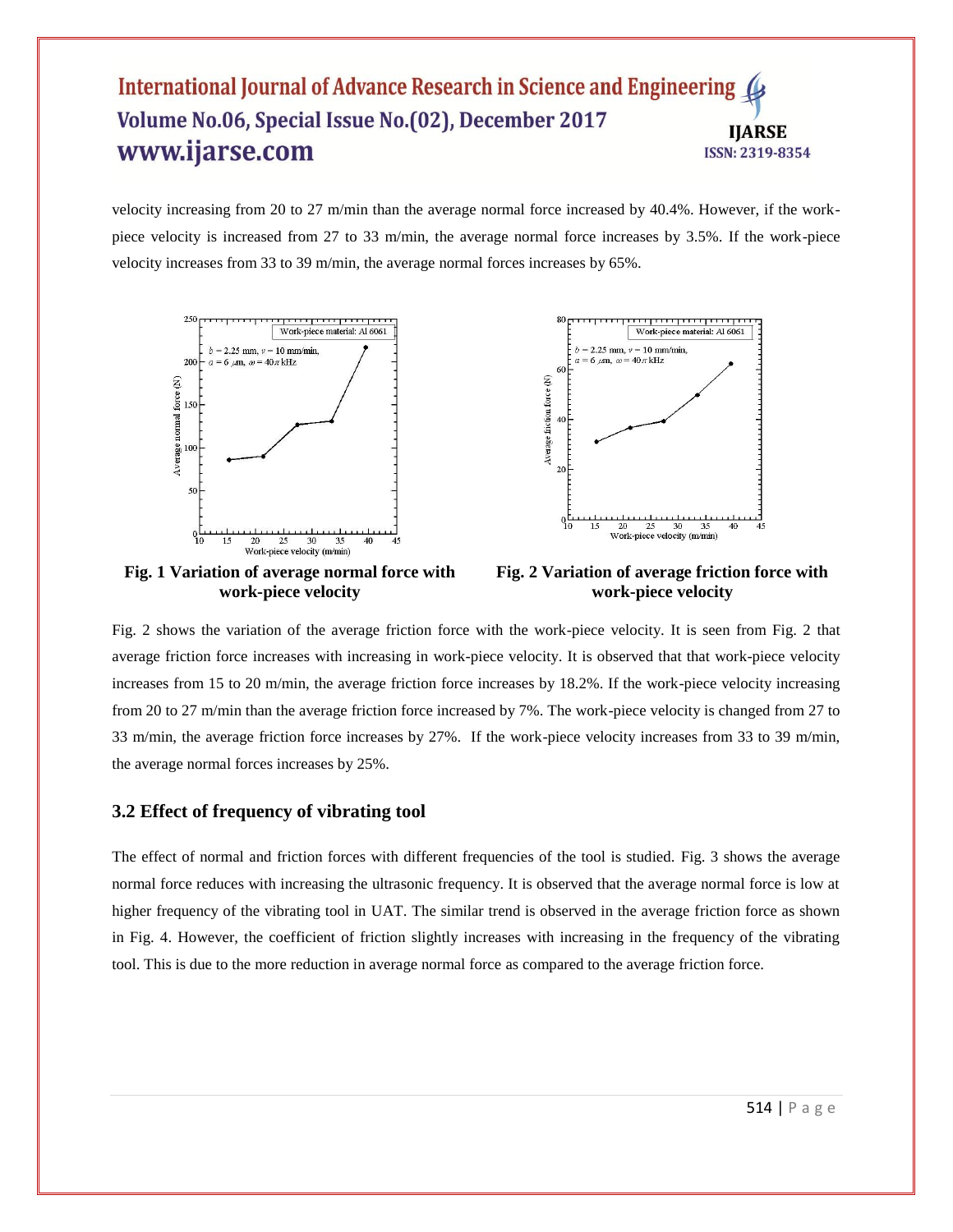

**Fig. 3 Variation of average normal force with frequency of vibrating tool**

**amplitude of vibrating tool**



**Fig. 4 Variation of average friction force with frequency of vibrating tool**

## **3.3 Effect of amplitude of vibrating tool**

The effect of amplitude of vibrating tool in UAT is studied to see the variation in the average normal force, friction force and the coefficient of friction at the tool-chip interface. Fig. 5 shows the average normal force reduces with increasing the amplitude of vibrating tool. It is observed that the reduction in the average normal force is more at low amplitude of the vibrating tool. The similar trend is observed in the average friction force case also as shown in Fig. 6. The coefficient of friction is more pronounced with increases in the amplitude of the vibrating tool.



**Fig. 6 Variation of average friction force with amplitude of vibrating tool**

515 | P a g e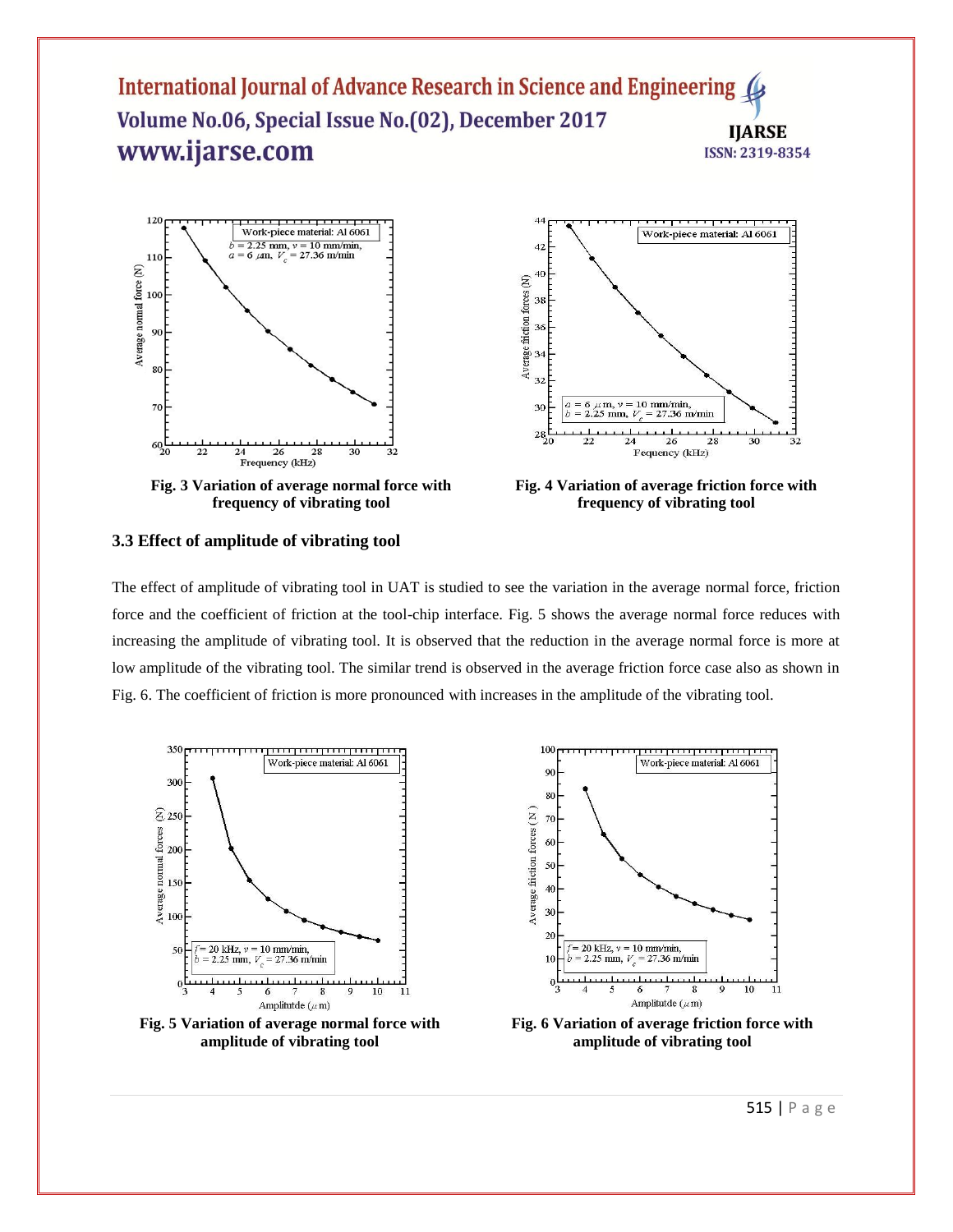## **IV. CONCLUSIONS**

In the present study, an analytical model for the estimating the average cutting forces and friction coefficient is briefly described. An in-house MATLAB® code has been developed for obtaining the normal force, friction force and the coefficient of friction at the tool chip interface. The parametric study has been carried out to see the effect of work-piece velocity, frequency and amplitude of vibrating tool. It is observed that the average cutting forces increases with increasing the work-piece velocity. Hence, the presented results can be useful for designer and/or control engineer to design the UAT process and also optimizing the process parameters. It is also planned to carry out the shop floor experiments in near future to find out the material properties and the coefficient of friction in UAT process by inverse analysis. Using inverse analysis, one can obtain the process parameters for the desired performance.

### **REFERENCES**

- [1] Ahmed N., Mitrofanov A.V., Babitsky V.I., Silberschmidt V.V., (2007), Analysis of forces in ultrasonically assisted turning, Journal of Sound and Vibration, **308**, pp. 845–854.
- [2] Babitsky, V., Kalashnikov, A., Meadows, A., Wijesundara, A., (2003), Ultrasonically assisted turning of aviation materials, Journal of Material Processing Technology, **132**, pp. 157–167.
- [3] Chen, J., Tian, G., Chi, Y., Liu, M., Shan D., and Liu,Y., (2008), Surface Roughness and Microstructure in Ultrasonically Assisted Turning of W-Fe-Ni Alloy, Journal of Materials Processing Technology, **199**, pp 441– 444.
- [4] Dixit, U.S., Yadav, V., Sharma, V., Pandey, P.M., Roy, A. and Silberschmidt, V.V., (2016), Estimation of Cutting Forces in Conventional and Ultrasonic-vibration Assisted Turning using Inverse Modelling, Proceeding of the International Conference on Production and Industrial Engineerring, NIT Jalandhar, 17-19 December, 2016, pp. 27-1\_27-15.
- [5] Jamshidi, H. and Nategh, M.J., (2013), Theoretical and experimental investigation of the frictional behavior of the tool–chip interface in ultrasonic-vibration assisted turning, International Journal of Machine Tools and Manufacture, **65**, pp. 1–7.
- [6] Masahiko, J., Murakawa, M., (2001), Development of a practical ultrasonic vibration cutting tool system, Journal of Materials Processing Technology, **113**, pp 342–347.
- [7] Morowaki, T., Shamoto, E., and Inoue, K., (1992), Ultra precision ductile cutting of glass by applying ultrasonic vibration, CIRP Annals, **41**, pp 559–562.
- [8] Nath C. and Rahman M., (2008), Effect of machining parameters in ultrasonic vibration cutting, International Journal of Machine Tools and Manufacture, **48** : pp. 965-974